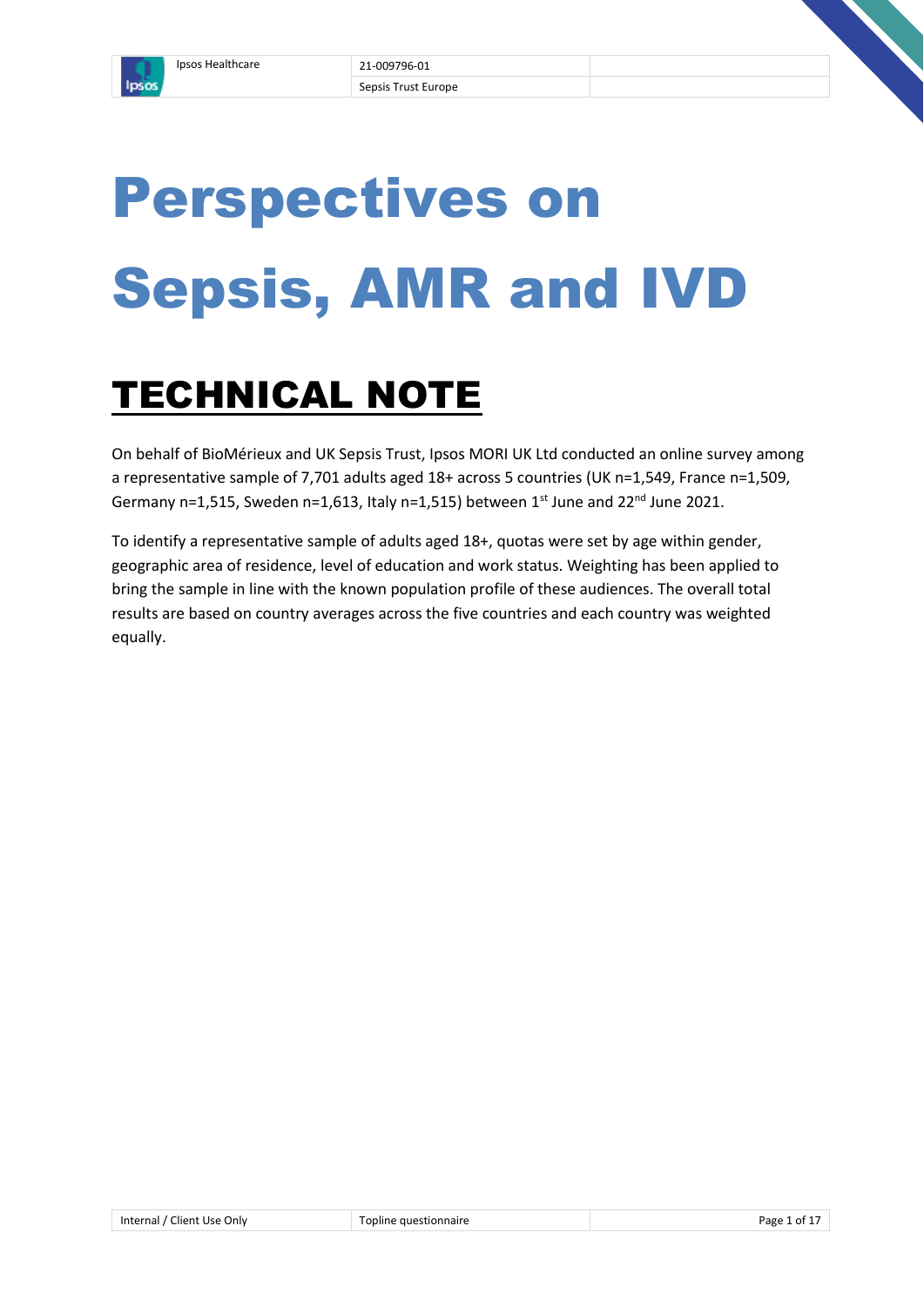

# **SCOUNTRY. IN WHICH COUNTRY DO YOU LIVE?**

| France         | N=1.509 |
|----------------|---------|
| Germany        | N=1.515 |
| Italy          | N=1.515 |
| Sweden         | N=1.613 |
| United Kingdom | N=1.549 |

## **SGENDER. WHICH OF THE FOLLOWING DESCRIBES HOW YOU THINK OF YOURSELF?**

|                | Adults (n=7,701) |
|----------------|------------------|
| Male           | 48%              |
| Female         | 52%              |
| In another way | -                |

#### **SAGE. PLEASE WRITE YOUR AGE IN THE BOX BELOW, AS OF YOUR LAST BIRTHDAY.**

50 years on average

#### **SREGION. WHICH REGION DO YOU LIVE IN?**

**France**

|           | Adults (n=1,509) |
|-----------|------------------|
| Ille      | 20%              |
| Nord est  | 23%              |
| Nord oest | 16%              |
| Oest      | 13%              |
| Sudeast   | 29%              |

#### **Germany**

|       | Adults (n=1,515) |
|-------|------------------|
| North | 19%              |
| East  | 23%              |
| West  | 40%              |
| South | 18%              |

**Italy**

|           | Adults (n=1,515) |
|-----------|------------------|
| Nordovest | 27%              |
| Nord est  | 19%              |

| ' Client Use Only | $\overline{\phantom{0}}$ | Page   |
|-------------------|--------------------------|--------|
| Internal /        | Fopline questionnaire    | 2 of 1 |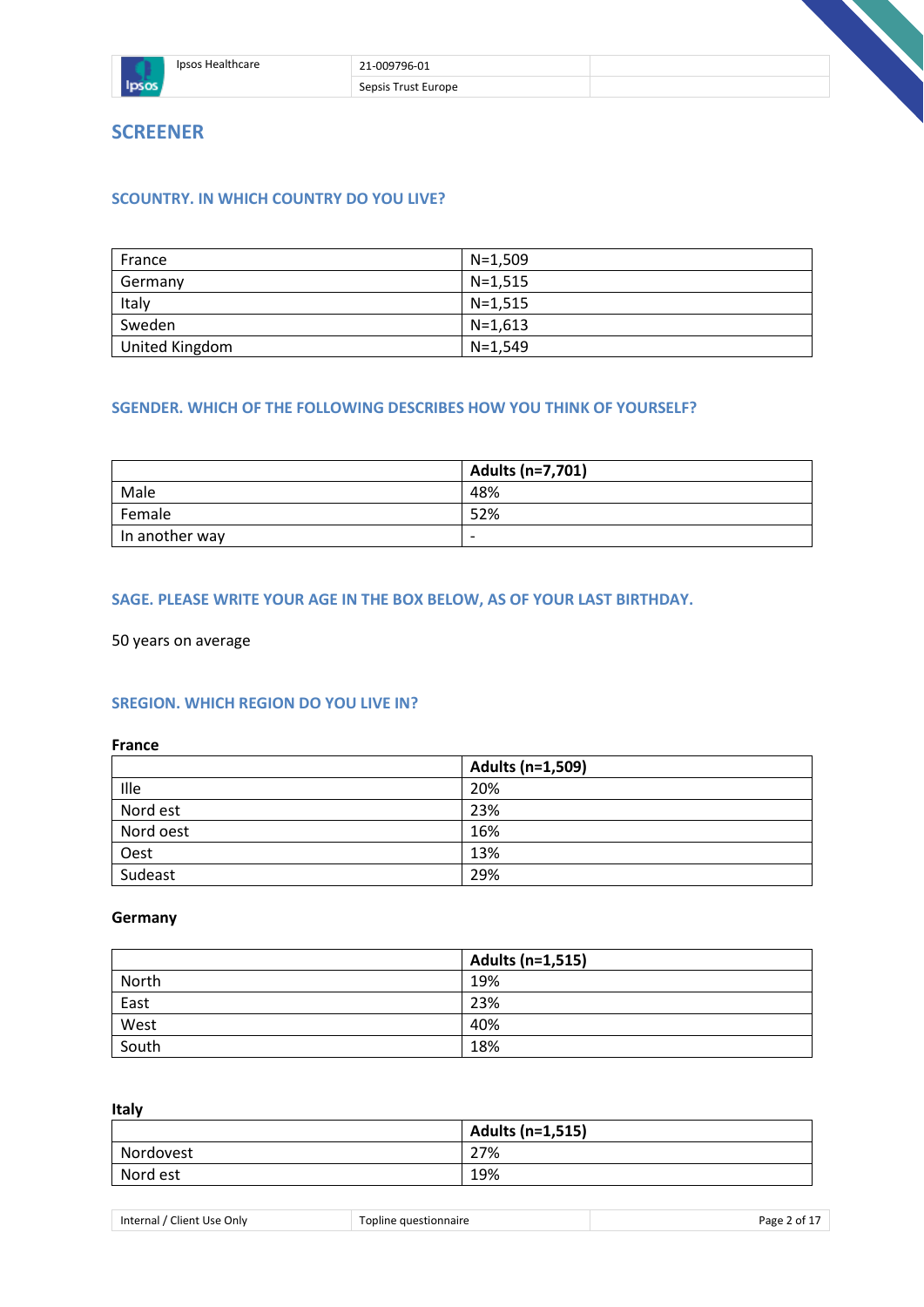| Healthcare | 21-009796-01        |  |
|------------|---------------------|--|
|            | Sepsis Trust Europe |  |

| Centro | 20% |
|--------|-----|
| Sud    | 23% |
| Isole  | 11% |

## **Sweden**

|                       | Adults (n=1,613) |
|-----------------------|------------------|
| North Sweden          | 9%               |
| <b>Central Sweden</b> | 24%              |
| Stockholm             | 23%              |
| Western Sweden        | 21%              |
| Southern Sweden       | 23%              |

# **United Kingdom**

|                            | Adults (n=1,549) |
|----------------------------|------------------|
| North East And Yorkshire   | 12%              |
| North West                 | 11%              |
| <b>Midlands</b>            | 17%              |
| <b>East and South East</b> | 23%              |
| London                     | 13%              |
| South West and Wales       | 13%              |
| Scotland                   | 8%               |
| Northern Ireland (UK)      | 3%               |

#### **SEMPLOYMENT. WHICH OF THESE BEST APPLIES TO YOU?**

|                                                | Adults (n=7,701) |
|------------------------------------------------|------------------|
| Senior Executive                               | 4%               |
| Intellectual or scientific personnel           | 9%               |
| Intermediate occupation                        | 14%              |
| Small-business owner                           | 4%               |
| Skilled employee                               | 20%              |
| Service staff, store clerk, low-skilled worker | 7%               |
| Not working                                    | 41%              |

# **SEDUCATION. WHICH OF THE FOLLOWING, IF ANY, IS THE HIGHEST EDUCATIONAL OR PROFESSIONAL QUALIFICATION YOU HAVE OBTAINED?**

|                                              | Adults (n=7,701) |
|----------------------------------------------|------------------|
| Levels 0-2 (no formal education, primary and | 16%              |
| lower secondary)                             |                  |
| Levels 3-8 (upper secondary – masters/phd)   | 84%              |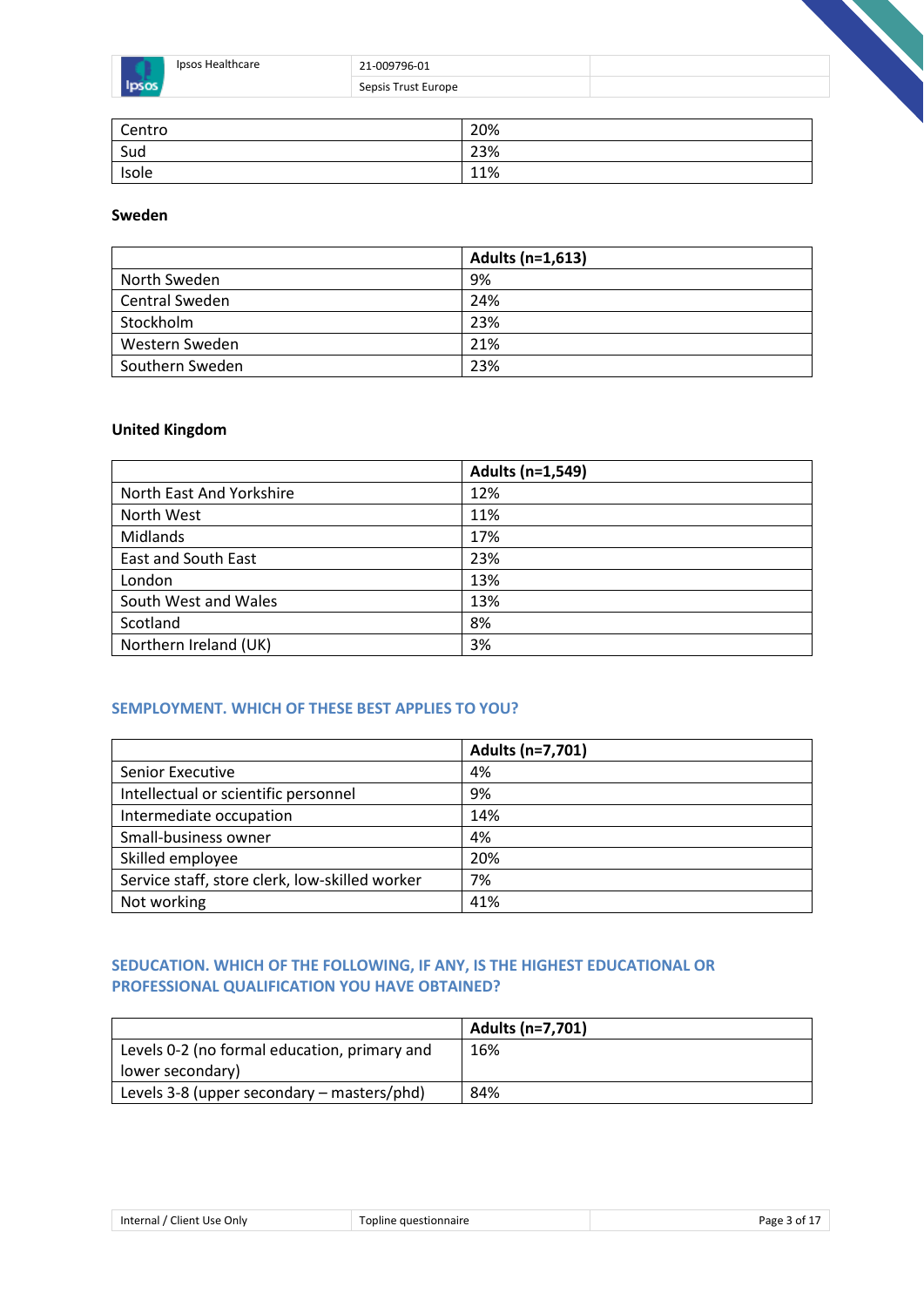| Ipsos Healthcare | 21-009796-01        |  |
|------------------|---------------------|--|
|                  | Sepsis Trust Europe |  |

# **SCONDITON. WHICH OF THE FOLLOWING – IF ANY – DO YOU CURRENTLY HAVE OR HAVE BEEN DIAGNOSED WITH IN THE PAST YEAR?**

|                                    | Adults (n=7,701) |
|------------------------------------|------------------|
| High blood pressure / hypertension | 19%              |
| High cholesterol                   | 12%              |
| COVID-19                           | 8%               |
| Type 2 diabetes                    | 7%               |
| Urinary tract infection            | 6%               |
| Influenza                          | 5%               |
| Gastrointestinal infections        | 4%               |
| Cardiovascular event               | 3%               |
| Pharyngitis                        | 2%               |
| Kidney disease                     | 2%               |
| Type 1 diabetes                    | 2%               |
| Pneumonia                          | 1%               |
| Sexually Transmitted Infection     | 1%               |
| None of the above/ DK              | 55%              |
| Prefer not to say                  | 1%               |

# **SANTIBIOTIC. HAVE YOU TAKEN ANY ANTIBIOTICS IN THE PAST YEAR?**

|                                                 | Adults (n=7,701) |
|-------------------------------------------------|------------------|
| Yes – I have taken antibiotics in the past year | 32%              |
| $No - I$ have not taken antibiotics in the past | 66%              |
| year                                            |                  |
| Don't know                                      | 2%               |

| Internal / Client Use Only | Topline questionnaire | Page 4 of 1 |
|----------------------------|-----------------------|-------------|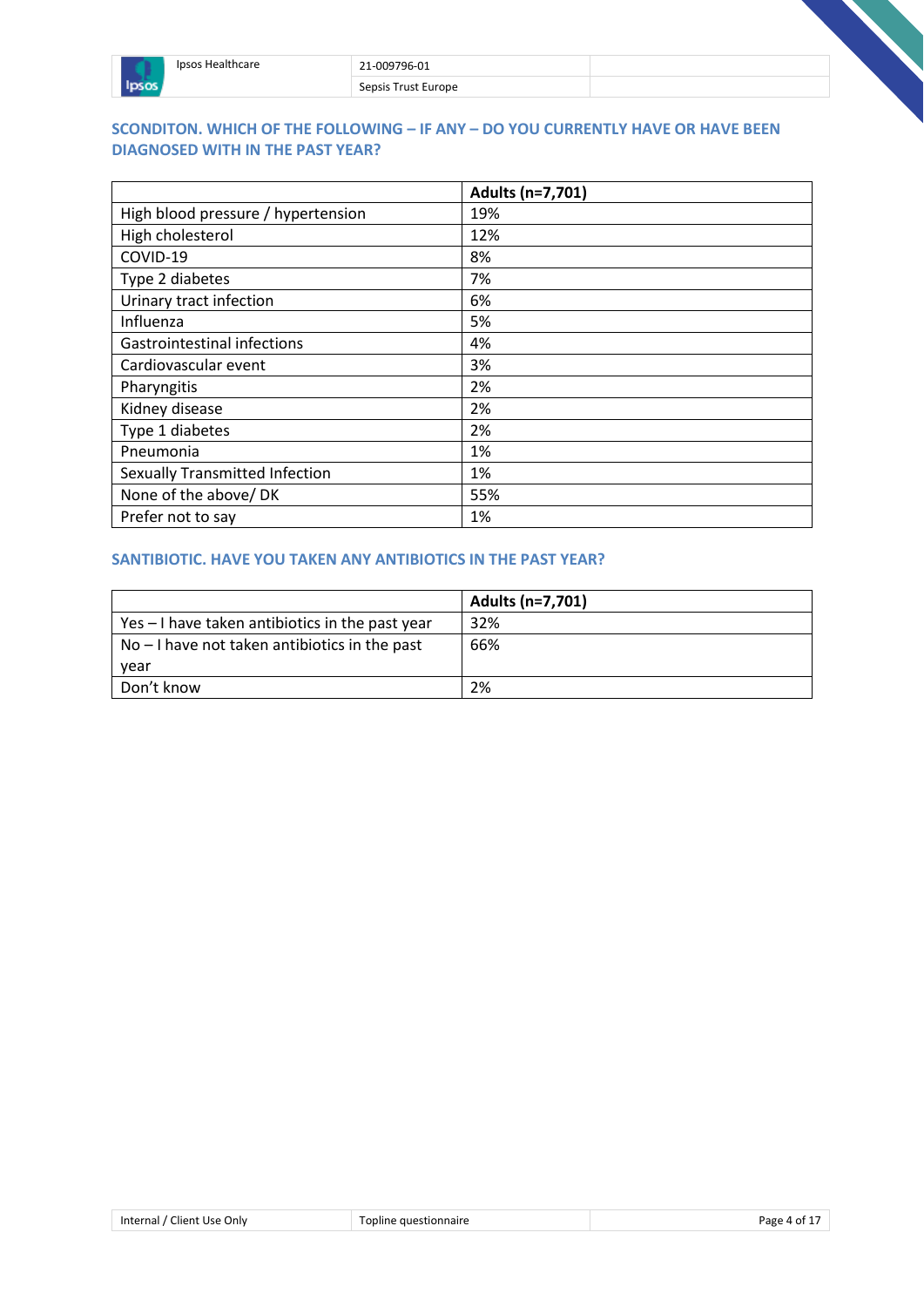

# **Main Questionnaire**

# **SECTION A: SEPSIS**

# **A1. WHICH OF THE FOLLOWING CONDITIONS, IF ANY, HAVE YOU HEARD OF?**

|                                             | Adults (n=7,701) |
|---------------------------------------------|------------------|
| <b>Diabetes</b>                             | 91%              |
| Asthma                                      | 90%              |
| <b>Stroke</b>                               | 89%              |
| Epilepsy                                    | 85%              |
| Meningitis                                  | 82%              |
| Cystic fibrosis                             | 68%              |
| Acute Kidney Injury                         | 59%              |
| Sepsis                                      | 52%              |
| I have not heard of any of these conditions | 3%               |
| Don't know                                  | 1%               |

| Adults (n=7,701)           | <b>UK</b>   | <b>France</b> | Germany     | Italy       | Sweden                   |
|----------------------------|-------------|---------------|-------------|-------------|--------------------------|
|                            | $(n=1,459)$ | $(n=1,509)$   | $(n=1,515)$ | $(n=1,515)$ | $(n=1,613)$              |
| <b>Diabetes</b>            | 92%         | 87%           | 93%         | 90%         | 96%                      |
| Asthma                     | 93%         | 86%           | 91%         | 86%         | 94%                      |
| Stroke                     | 90%         | 84%           | 92%         | 86%         | 93%                      |
| Epilepsy                   | 89%         | 77%           | 86%         | 82%         | 92%                      |
| Meningitis                 | 87%         | 72%           | 86%         | 81%         | 87%                      |
| <b>Cystic fibrosis</b>     | 83%         | 74%           | 63%         | 66%         | 55%                      |
| Acute Kidney Injury        | 44%         | 53%           | 67%         | 62%         | 69%                      |
| Sepsis                     | 82%         | 7%            | 83%         | 33%         | 55%                      |
| I have not heard of any of | 3%          | 5%            | 3%          | 4%          | 1%                       |
| these conditions           |             |               |             |             |                          |
| Don't know                 | 1%          | 1%            | 1%          | 1%          | $\overline{\phantom{a}}$ |

# **A2A. BEFORE COMPLETING THIS SURVEY TODAY, HOW MUCH, IF ANYTHING, WOULD YOU SAY YOU KNEW ABOUT SEPSIS, BASED ON THE BELOW DEFINITION?**

*Sepsis, previously known as septicaemia or blood poisoning, is a life-threatening reaction that happens when your immune system overreacts to an infection and starts to damage your body's own tissues and organs.*

|                                                 | Adults (n=7,701) |
|-------------------------------------------------|------------------|
| I knew a great deal about Sepsis                | 11%              |
| I was somewhat knowledgeable about Sepsis       | 39%              |
| I had heard of Sepsis but knew nothing about it | 28%              |
| I had never heard of Sepsis                     | 21%              |
| I do not know                                   | 2%               |

| auestionnaire<br>Use Only<br>Internal<br>∶lient I<br>ווור | ∩t<br>age |
|-----------------------------------------------------------|-----------|
|-----------------------------------------------------------|-----------|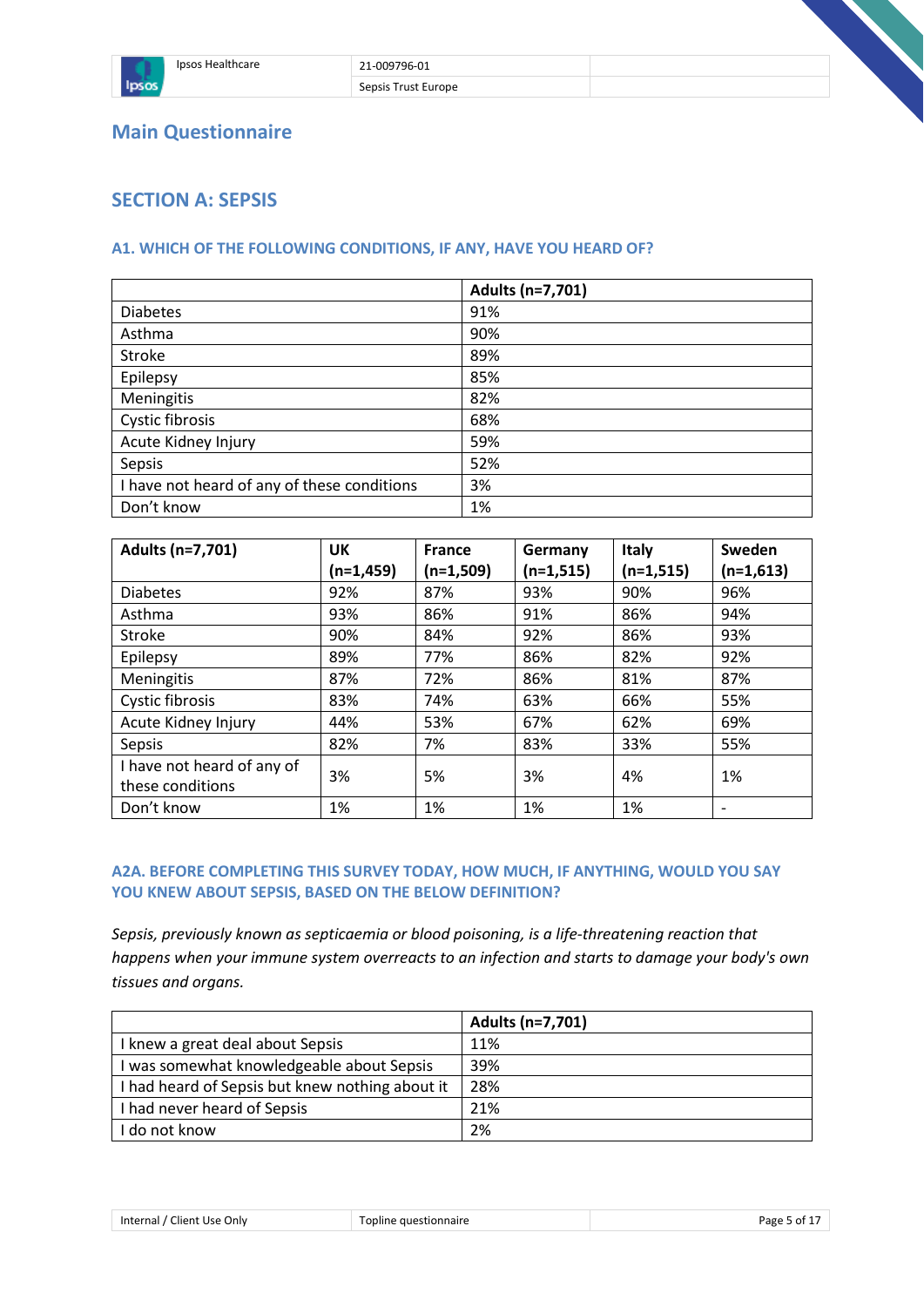

 $S\epsilon$ 

|  | epsis Trust Europe |
|--|--------------------|
|  |                    |

| Adults (n=7,701)                                   | UK<br>$(n=1,459)$ | <b>France</b><br>$(n=1,509)$ | Germany<br>$(n=1,515)$ | <b>Italy</b><br>$(n=1,515)$ | <b>Sweden</b><br>$(n=1,613)$ |
|----------------------------------------------------|-------------------|------------------------------|------------------------|-----------------------------|------------------------------|
| I knew a great deal about<br>Sepsis                | 8%                | 13%                          | 15%                    | 11%                         | 10%                          |
| I was somewhat<br>knowledgeable about Sepsis       | 53%               | 19%                          | 50%                    | 30%                         | 41%                          |
| I had heard of Sepsis but<br>knew nothing about it | 33%               | 14%                          | 29%                    | 33%                         | 29%                          |
| I had never heard of Sepsis                        | 5%                | 49%                          | 5%                     | 25%                         | 19%                          |
| do not know                                        | 1%                | 4%                           | 1%                     | 1%                          | 2%                           |

#### **A2B. FROM WHERE DID YOU HEAR ABOUT SEPSIS?**

*As a reminder - Sepsis,* previously *known as septicaemia or blood poisoning, is a life-threatening reaction that happens when your immune system overreacts to an infection and starts to damage your body's own tissues and organs.*

|                                          | Those who have heard of Sepsis (n=6,013) |
|------------------------------------------|------------------------------------------|
| Friends/ family                          | 33%                                      |
| On television                            | 30%                                      |
| Healthcare professional                  | 24%                                      |
| On the Internet                          | 21%                                      |
| Magazine / newspaper                     | 16%                                      |
| At school/college or other educational   | 15%                                      |
| institutions                             |                                          |
| Colleagues or other people               | 12%                                      |
| Poster / leaflet in a healthcare setting | 9%                                       |
| Social media                             | 8%                                       |
| On the radio                             | 6%                                       |
| From elsewhere                           | 7%                                       |
| Don't know                               | 8%                                       |

| Those who have heard                                      | <b>UK</b>   | <b>France</b> | Germany   | <b>Italy</b> | <b>Sweden</b> |
|-----------------------------------------------------------|-------------|---------------|-----------|--------------|---------------|
| of Sepsis (n=6,013)                                       | $(n=1,458)$ | (n=706)       | (n=1,434) | $(n=1, 136)$ | $(n=1,279)$   |
| Friends/ family                                           | 35%         | 29%           | 35%       | 29%          | 34%           |
| On television                                             | 38%         | 21%           | 29%       | 36%          | 22%           |
| Healthcare professional                                   | 20%         | 23%           | 32%       | 19%          | 24%           |
| On the Internet                                           | 21%         | 14%           | 26%       | 20%          | 21%           |
| Magazine / newspaper                                      | 13%         | 11%           | 19%       | 17%          | 17%           |
| At school/college or<br>other educational<br>institutions | 10%         | 16%           | 17%       | 14%          | 18%           |
| Colleagues or other<br>people                             | 10%         | 13%           | 14%       | 10%          | 15%           |
| Poster / leaflet in a<br>healthcare setting               | 11%         | 5%            | 11%       | 9%           | 4%            |

Internal / Client Use Only Topline questionnaire **Page 6 of 17** and 17 and 17 and 18 and 17 and 18 and 17 and 18 and 18 and 18 and 18 and 18 and 18 and 18 and 18 and 18 and 18 and 18 and 18 and 18 and 18 and 18 and 18 and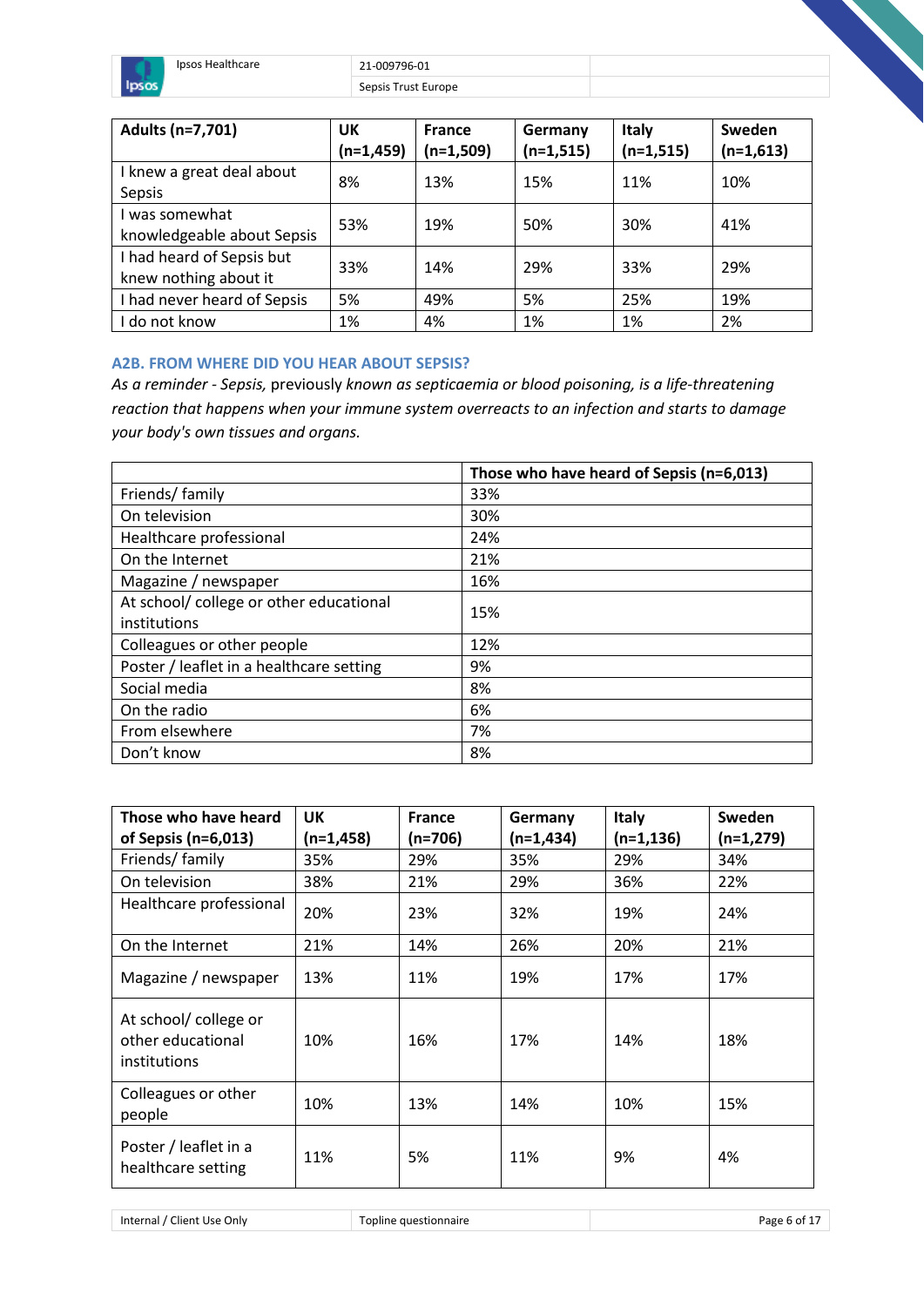

Ipsos Healthcare 21-009796-01

Sepsis Trust Europe

| Social media   | 10% | 4% | 7% | 8% | 9%  |
|----------------|-----|----|----|----|-----|
| On the radio   | 9%  | 6% | 5% | 3% | 4%  |
| From elsewhere | 7%  | 7% | 8% | 5% | 7%  |
| Don't know     | 9%  | 9% | 5% | 6% | 12% |

#### **A3. HOW WOULD YOU DESCRIBE YOUR OWN PERSONAL EXPERIENCE WITH SEPSIS?**

*As a reminder - Sepsis,* previously *known as septicaemia or blood poisoning, is a life-threatening reaction that happens when your immune system overreacts to an infection and starts to damage your body's own tissues and organs.*

|                                               | Those who have heard of Sepsis (n=6,013) |
|-----------------------------------------------|------------------------------------------|
| A close family member / friend has had Sepsis | 14%                                      |
| Someone I know (but am not close to) has had  | 13%                                      |
| Sepsis                                        |                                          |
| Someone I am aware of but do not personally   | 11%                                      |
| know has had Sepsis                           |                                          |
| Someone else I am close to has had Sepsis     | 6%                                       |
| I have personally had Sepsis                  | 5%                                       |
| Myself or someone I know had suspected        | 3%                                       |
| Sepsis                                        |                                          |
| I do not know anyone who has had Sepsis       | 53%                                      |
| Don't know                                    | 3%                                       |
| Prefer not to say                             | 1%                                       |

| Those who have heard of      | UK                       | <b>France</b> | Germany     | <b>Italy</b> | Sweden      |
|------------------------------|--------------------------|---------------|-------------|--------------|-------------|
| Sepsis (n=6,013)             | $(n=1,458)$              | $(n=706)$     | $(n=1,434)$ | $(n=1, 136)$ | $(n=1,279)$ |
| A close family member /      | 16%                      | 12%           | 15%         | 10%          | 13%         |
| friend has had Sepsis        |                          |               |             |              |             |
| Someone I know (but am not   | 15%                      | 10%           | 14%         | 8%           | 17%         |
| close to) has had Sepsis     |                          |               |             |              |             |
| Someone I am aware of but    |                          |               |             |              |             |
| do not personally know has   | 11%                      | 7%            | 13%         | 10%          | 13%         |
| had Sepsis                   |                          |               |             |              |             |
| Someone else I am close to   | 5%                       | 6%            | 6%          | 5%           | 7%          |
| has had Sepsis               |                          |               |             |              |             |
| I have personally had Sepsis | 4%                       | 4%            | 8%          | 2%           | 8%          |
| Myself or someone I know     | 3%                       | 2%            | 5%          | 3%           | 3%          |
| had suspected Sepsis         |                          |               |             |              |             |
| I do not know anyone who     | 52%                      | 63%           | 44%         | 67%          | 45%         |
| has had Sepsis               |                          |               |             |              |             |
| Don't know                   | 2%                       | 3%            | 2%          | 2%           | 4%          |
| Prefer not to say            | $\overline{\phantom{0}}$ | 1%            | 1%          |              | 1%          |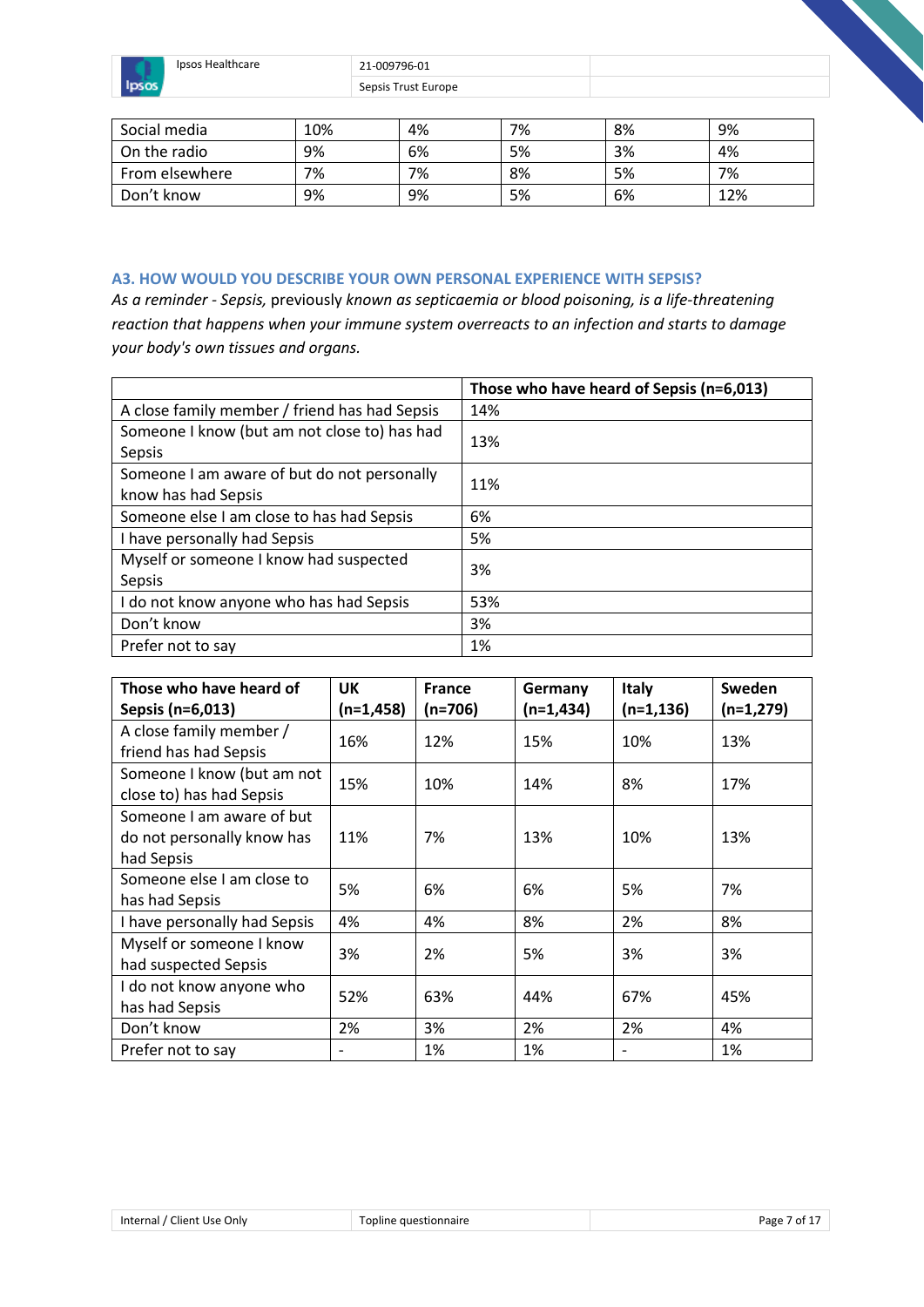

# **A4. TO WHAT EXTENT DO YOU AGREE OR DISAGREE WITH THE FOLLOWING STATEMENTS?**

*As a reminder - Sepsis,* previously *known as septicaemia or blood poisoning, is a life-threatening reaction that happens when your immune system overreacts to an infection and starts to damage your body's own tissues and organs.*

| Adults (n=7,701)          | Strongly | Somewhat | Neither        | Somewhat | Strongly | Don't |
|---------------------------|----------|----------|----------------|----------|----------|-------|
|                           | agree    | agree    | agree/disagree | agree    | agree    | know  |
| I would be concerned      | 25%      | 31%      | 18%            | 11%      | 4%       | 12%   |
| about getting Sepsis if I |          |          |                |          |          |       |
| had an infection          |          |          |                |          |          |       |
| There are certain         | 13%      | 27%      | 19%            | 5%       | 2%       | 34%   |
| groups of people at       |          |          |                |          |          |       |
| higher risk of getting    |          |          |                |          |          |       |
| Sepsis                    |          |          |                |          |          |       |
| Sepsis is difficult to    | 11%      | 27%      | 20%            | 8%       | 2%       | 32%   |
| diagnose because of       |          |          |                |          |          |       |
| varied symptoms           |          |          |                |          |          |       |
| I am personally           | 10%      | 19%      | 25%            | 20%      | 15%      | 11%   |
| concerned about           |          |          |                |          |          |       |
| getting Sepsis            |          |          |                |          |          |       |
| Sepsis is a common        | 4%       | 15%      | 24%            | 24%      | 8%       | 25%   |
| condition                 |          |          |                |          |          |       |
| There are actions I can   | 14%      | 27%      | 20%            | 5%       | 2%       | 31%   |
| personally take to        |          |          |                |          |          |       |
| reduce my risk of         |          |          |                |          |          |       |
| getting Sepsis            |          |          |                |          |          |       |
| I personally take         | 11%      | 18%      | 27%            | 13%      | 14%      | 17%   |
| action(s) to reduce my    |          |          |                |          |          |       |
| risk of getting Sepsis    |          |          |                |          |          |       |
| My country's health       | 16%      | 25%      | 21%            | 6%       | 2%       | 31%   |
| system is doing all they  |          |          |                |          |          |       |
| can to tackle Sepsis      |          |          |                |          |          |       |
| The pharmaceutical        | 12%      | 23%      | 23%            | 6%       | 2%       | 35%   |
| industry is doing all     |          |          |                |          |          |       |
| they can to tackle        |          |          |                |          |          |       |
| Sepsis                    |          |          |                |          |          |       |

| Adults (n=7,701)<br>T <sub>2</sub> B                                         | UΚ<br>(n=1,459) | <b>France</b><br>$(n=1,509)$ | Germany<br>$(n=1,515)$ | Italy<br>$(n=1,515)$ | Sweden<br>$(n=1,613)$ |
|------------------------------------------------------------------------------|-----------------|------------------------------|------------------------|----------------------|-----------------------|
| I would be concerned<br>about getting Sepsis if I<br>had an infection        | 67%             | 56%                          | 56%                    | 47%                  | 53%                   |
| There are certain<br>groups of people at<br>higher risk of getting<br>Sepsis | 47%             | 36%                          | 45%                    | 38%                  | 37%                   |
| Sepsis is difficult to<br>diagnose because of<br>varied symptoms             | 51%             | 32%                          | 34%                    | 33%                  | 36%                   |

Internal / Client Use Only Topline questionnaire **Page 8 of 17** and 17 and 18 and 18 and 17 and 18 and 17 and 18 and 18 and 18 and 18 and 18 and 18 and 18 and 18 and 18 and 18 and 18 and 18 and 18 and 18 and 18 and 18 and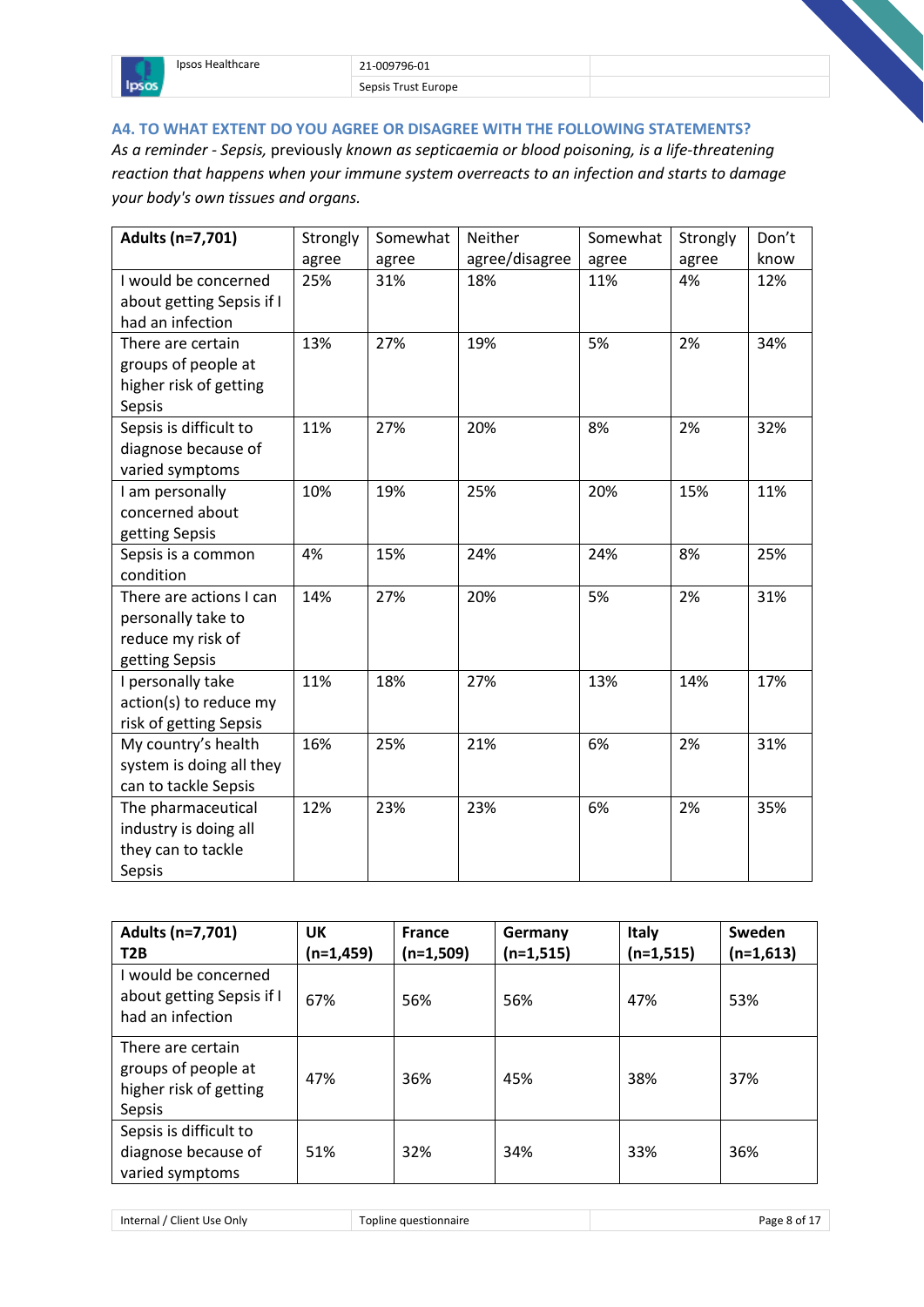

| I am personally<br>concerned about<br>getting Sepsis                                 | 30% | 35% | 34% | 22% | 23% |
|--------------------------------------------------------------------------------------|-----|-----|-----|-----|-----|
| Sepsis is a common<br>condition                                                      | 29% | 14% | 23% | 13% | 15% |
| There are actions I can<br>personally take to<br>reduce my risk of<br>getting Sepsis | 39% | 32% | 56% | 35% | 43% |
| I personally take<br>action(s) to reduce my<br>risk of getting Sepsis                | 26% | 20% | 43% | 26% | 30% |
| My country's health<br>system is doing all they<br>can to tackle Sepsis              | 42% | 40% | 49% | 30% | 42% |
| The pharmaceutical<br>industry is doing all<br>they can to tackle<br>Sepsis          | 35% | 32% | 45% | 32% | 32% |

# **A5. BEFORE COMPLETING THIS SURVEY TODAY, WHICH OF THE FOLLOWING SYMPTOMS, IF ANY, DID YOU ASSOCIATE WITH SEPSIS?**

|                                              | Those who have heard of Sepsis (n=6,013) |
|----------------------------------------------|------------------------------------------|
| A lack of energy and being difficult to wake | 29%                                      |
| Mottled / discoloured skin                   | 26%                                      |
| Bluish or pale colour skin                   | 24%                                      |
| Muscle pain                                  | 23%                                      |
| <b>Extreme shivering</b>                     | 22%                                      |
| Breathing very fast                          | 19%                                      |
| Severe breathlessness                        | 19%                                      |
| 'Fits' or convulsions                        | 17%                                      |
| Feeling like you are going to die            | 15%                                      |
| Feeling abnormally cold to touch             | 15%                                      |
| A rash that does not fade when you press it  | 14%                                      |
| Slurred speech or confusion                  | 14%                                      |
| Passing no urine (in a day)                  | 9%                                       |
| Did not associate any of these symptoms with |                                          |
| Sepsis                                       | 16%                                      |
| I do not know                                | 19%                                      |

| Those who have heard of                         | UK          | <b>France</b> | Germany     | Italy        | Sweden      |
|-------------------------------------------------|-------------|---------------|-------------|--------------|-------------|
| Sepsis (n=6,013)                                | $(n=1,458)$ | $(n=706)$     | $(n=1,434)$ | $(n=1, 136)$ | $(n=1,279)$ |
| A lack of energy and being<br>difficult to wake | 35%         | 37%           | 25%         | 26%          | 26%         |
| Mottled / discoloured skin                      | 29%         | 22%           | 33%         | 16%          | 26%         |
| Bluish or pale colour skin                      | 21%         | 20%           | 33%         | 17%          | 26%         |

Internal / Client Use Only **Page 9 of 17** Topline questionnaire **Page 9 of 17** Page 9 of 17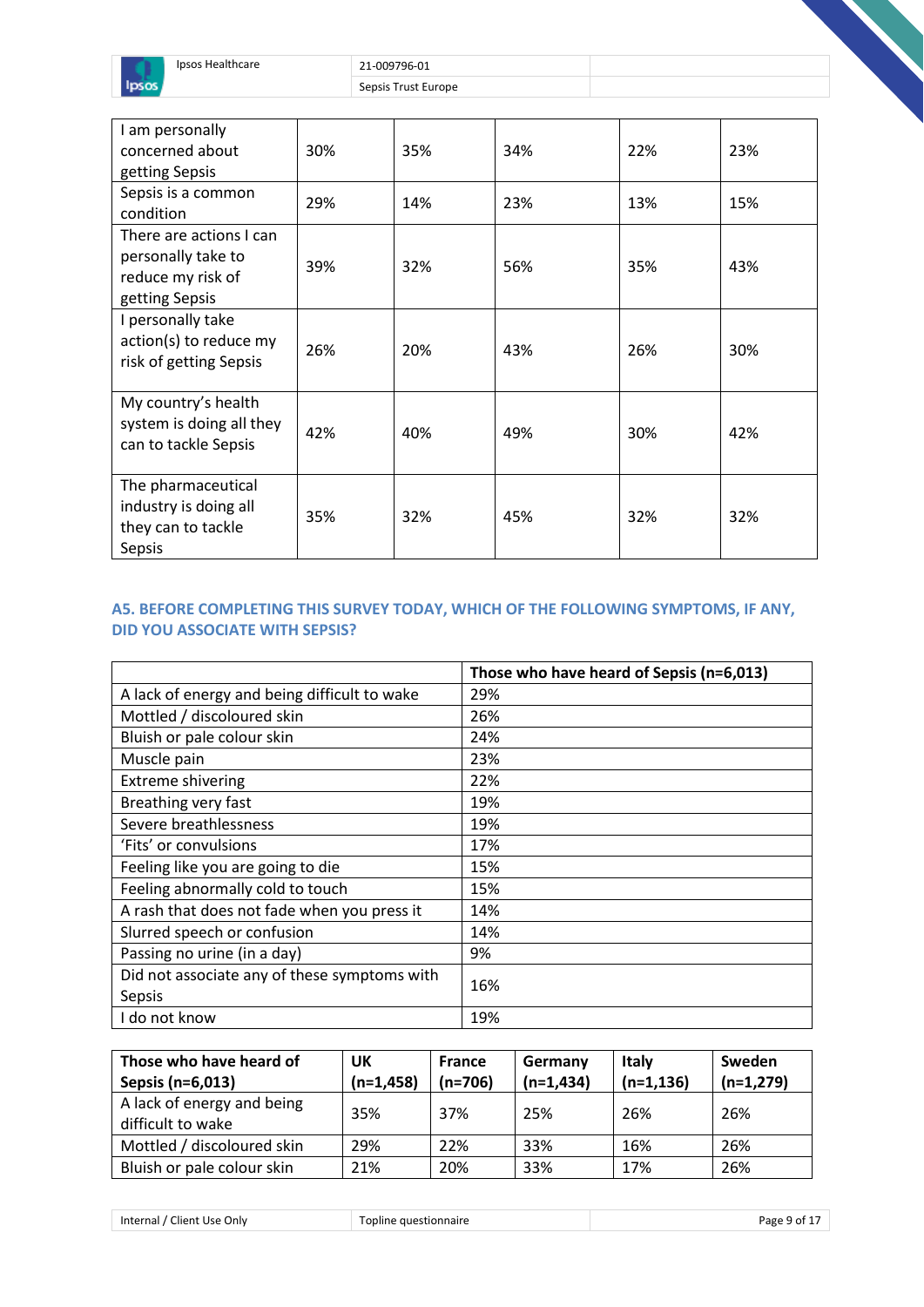

| Muscle pain                                            | 24% | 30% | 21% | 24% | 18% |
|--------------------------------------------------------|-----|-----|-----|-----|-----|
| <b>Extreme shivering</b>                               | 26% | 30% | 21% | 28% | 9%  |
| Breathing very fast                                    | 22% | 20% | 20% | 15% | 17% |
| Severe breathlessness                                  | 22% | 19% | 15% | 20% | 16% |
| 'Fits' or convulsions                                  | 17% | 17% | 22% | 13% | 17% |
| Feeling like you are going to<br>die                   | 24% | 11% | 13% | 9%  | 17% |
| Feeling abnormally cold to<br>touch                    | 18% | 14% | 16% | 16% | 10% |
| A rash that does not fade<br>when you press it         | 22% | 19% | 10% | 11% | 11% |
| Slurred speech or confusion                            | 19% | 11% | 12% | 10% | 16% |
| Passing no urine (in a day)                            | 17% | 12% | 4%  | 8%  | 7%  |
| Did not associate any of these<br>symptoms with Sepsis | 11% | 8%  | 25% | 19% | 14% |
| I do not know                                          | 23% | 25% | 7%  | 19% | 25% |

# **A6. WHAT, IF ANYTHING WOULD YOU PERSONALLY DO IF SOMEONE YOU WERE WITH WAS WORRIED THEY HAD SEPSIS?**

|                                                                      | Those who have heard of Sepsis (n=6,013) |
|----------------------------------------------------------------------|------------------------------------------|
| Recommend they go to the hospital emergency<br>department/A&E        | 48%                                      |
| Recommend they call the emergency line                               | 37%                                      |
| Recommend they call the non-emergency line                           | 31%                                      |
| Recommend they book an appointment with a<br>GP or PCP               | 29%                                      |
| Recommend they research information or<br>advice on medical websites | 6%                                       |
| Recommend they speak to a pharmacist                                 | 5%                                       |
| Recommend they rest in bed and wait for<br>symptoms to subside       | 3%                                       |
| Do something else                                                    | 1%                                       |
| I would not do anything                                              | 1%                                       |
| Don't know                                                           | 4%                                       |

| Those who have heard of | <b>UK</b>   | <b>France</b> | Germany     | <b>Italy</b> | Sweden      |
|-------------------------|-------------|---------------|-------------|--------------|-------------|
| Sepsis (n=6,013)        | $(n=1,458)$ | $(n=706)$     | $(n=1,434)$ | $(n=1, 136)$ | $(n=1,279)$ |
| Recommend they go to    |             |               |             |              |             |
| the hospital emergency  | 40%         | 40%           | 53%         | 57%          | 47%         |
| department/A&E          |             |               |             |              |             |
| Recommend they call the | 46%         | 34%           | 45%         | 24%          | 31%         |
| emergency line          |             |               |             |              |             |
| Recommend they call the | 36%         | 44%           | 33%         | ΝA           | 43%         |
| non-emergency line      |             |               |             |              |             |
| Recommend they book     |             |               |             |              |             |
| an appointment with a   | 22%         | 40%           | 28%         | 42%          | 20%         |
| GP or PCP               |             |               |             |              |             |

Internal / Client Use Only **Topline** questionnaire **Page 10 of 17** and 17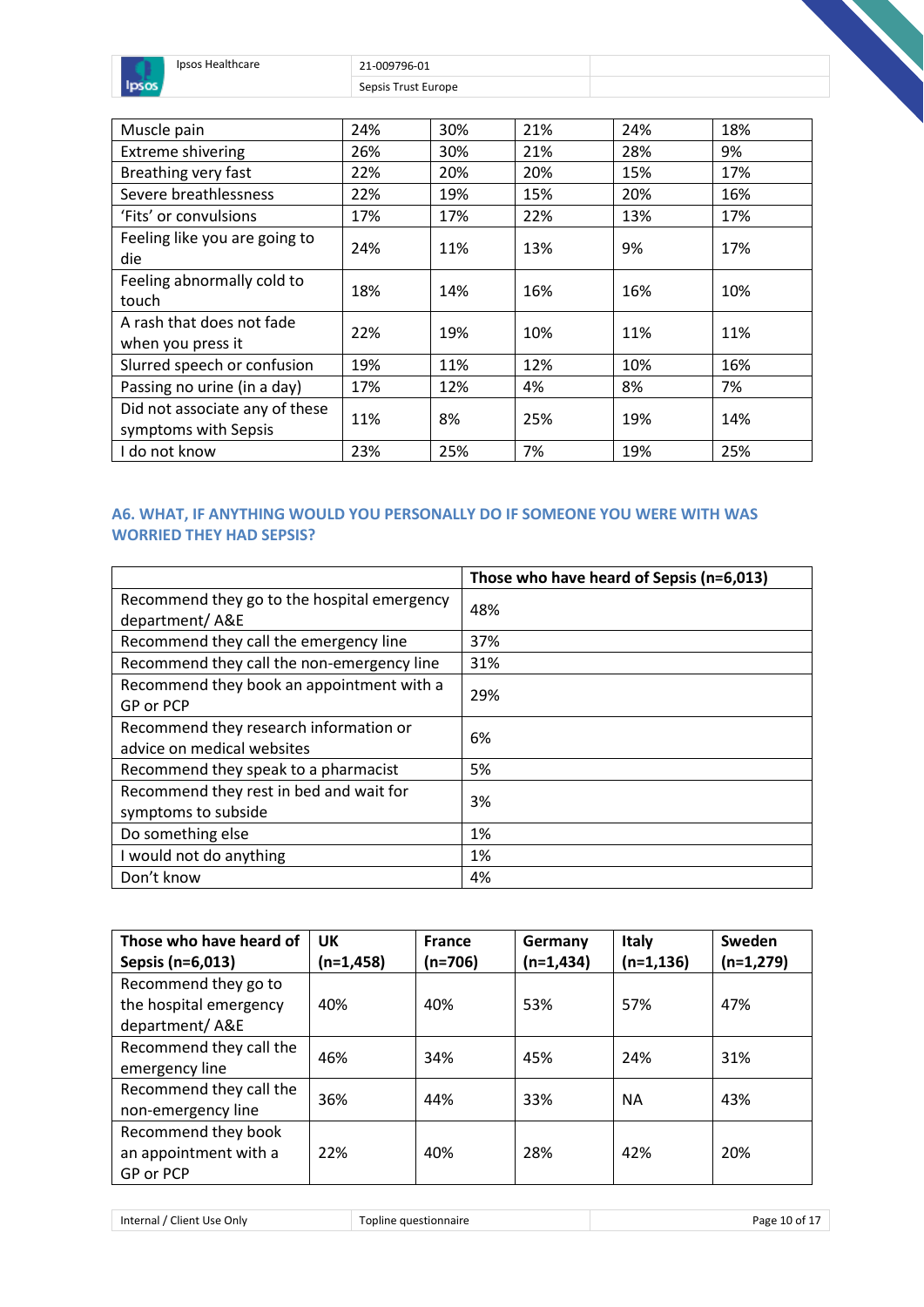

| Recommend they<br>research information or<br>advice on medical<br>websites | 7% | 3% | 4% | 6% | 9% |
|----------------------------------------------------------------------------|----|----|----|----|----|
| Recommend they speak<br>to a pharmacist                                    | 8% | 7% | 5% | 4% | 2% |
| Recommend they rest in<br>bed and wait for<br>symptoms to subside          | 3% | 3% | 2% | 3% | 2% |
| Do something else                                                          |    | 1% | 1% | 1% |    |
| I would not do anything                                                    |    | 1% |    | 1% | 1% |
| Don't know                                                                 | 4% | 4% | 2% | 4% | 6% |

|                                                                                                | <b>Total</b> | UK        | <b>France</b> | Germany   | <b>Italy</b> | Sweden    |
|------------------------------------------------------------------------------------------------|--------------|-----------|---------------|-----------|--------------|-----------|
|                                                                                                | $N = 6,013$  | $n=1.456$ | $n = 706$     | $n=1.434$ | $n=1,136$    | $n=1,279$ |
| Recommend they go to<br>the hospital emergency<br>department/A&E OR<br>call the emergency line | 66%          | 66%       | 57%           | 75%       | 61%          | 67%       |

| Internal<br>Client Use Only . | stionnaire<br>ורזרז | ∩Ť<br>aø |
|-------------------------------|---------------------|----------|
|                               |                     |          |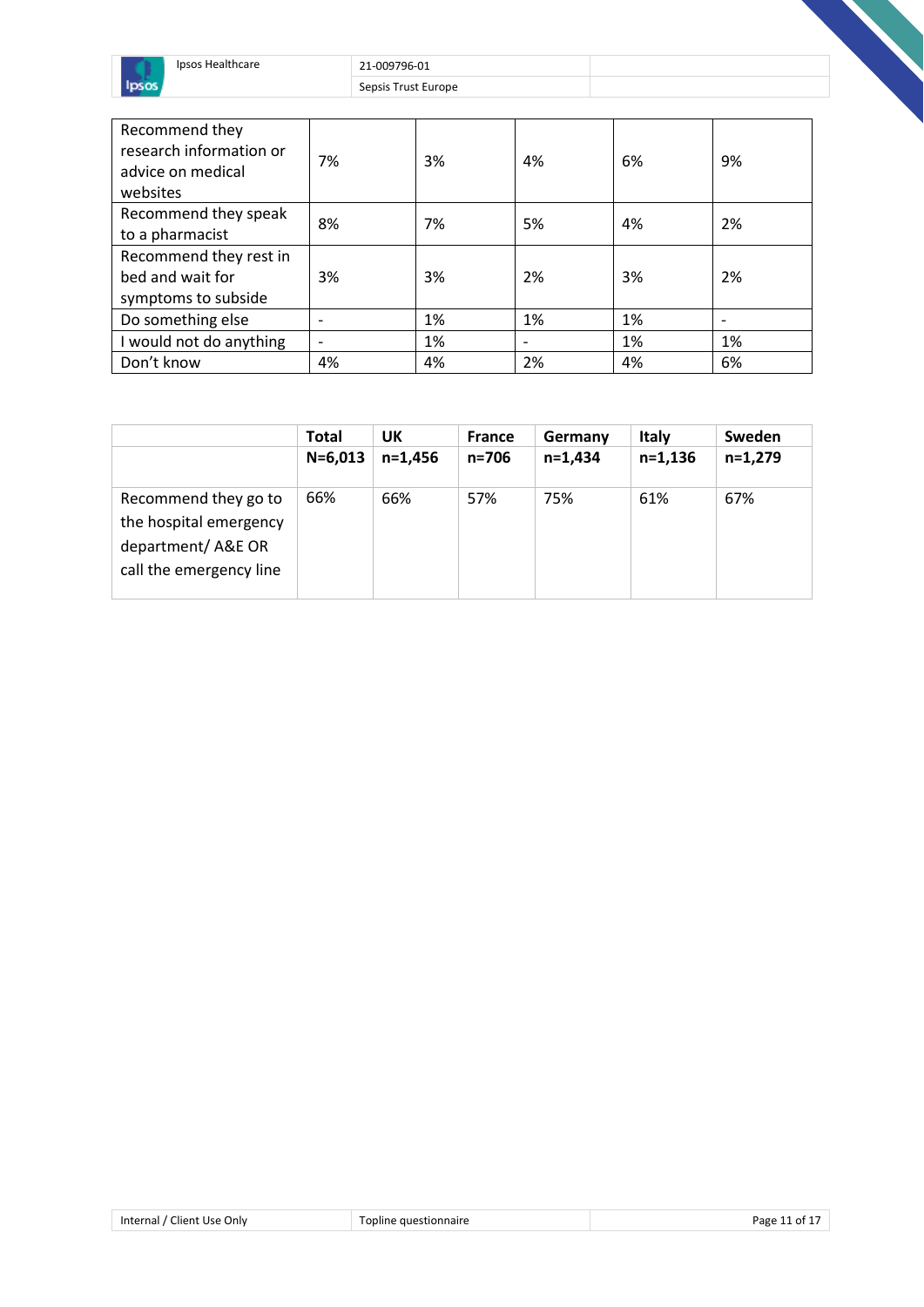

# **SECTION B: ANTI-MICROBIAL RESISTANCE**

## **B1. BEFORE COMPLETING THIS SURVEY TODAY, HOW MUCH, IF ANYTHING, WOULD YOU SAY YOU KNEW ABOUT ANTIMICROBIAL RESISTANCE (AMR)?**

*Antimicrobial resistance (AMR) occurs when bacteria, viruses, fungi and parasites no longer respond to medicines making infections harder to treat and increasing the risk of severe illness and death. It is also known as antibiotic resistance when it relates specifically to bacteria*

|                                              | Adults (n=7,701) |
|----------------------------------------------|------------------|
| I knew a great deal about AMR                | 10%              |
| I was somewhat knowledgeable about AMR       | 28%              |
| I had heard of AMR but knew nothing about it | 25%              |
| I had never heard of AMR                     | 32%              |
| I do not know                                | 5%               |

| Adults (n=7,701)                                | UK<br>$(n=1,459)$ | <b>France</b><br>$(n=1,509)$ | Germany<br>$(n=1,515)$ | <b>Italy</b><br>$(n=1,515)$ | Sweden<br>$(n=1,613)$ |
|-------------------------------------------------|-------------------|------------------------------|------------------------|-----------------------------|-----------------------|
| I knew a great deal about<br>AMR                | 6%                | 16%                          | 8%                     | 12%                         | 7%                    |
| I was somewhat<br>knowledgeable about AMR       | 27%               | 23%                          | 31%                    | 31%                         | 29%                   |
| I had heard of AMR but<br>knew nothing about it | 25%               | 18%                          | 30%                    | 24%                         | 26%                   |
| I had never heard of AMR                        | 37%               | 35%                          | 27%                    | 29%                         | 33%                   |
| I do not know                                   | 5%                | 8%                           | 3%                     | 3%                          | 5%                    |

#### **B2. TO WHAT EXTENT DO YOU AGREE OR DISAGREE WITH EACH OF THE STATEMENTS BELOW?**

*As a reminder - antimicrobial resistance (AMR) occurs when bacteria, viruses, fungi and parasites no longer respond to medicines making infections harder to treat and increasing the risk of severe illness and death. It is also known as antibiotic resistance when it relates specifically to bacteria*

| Adults (n=7,701)                                         | Strongly<br>agree | Somewhat<br>agree | <b>Neither</b><br>agree/disagree | Somewhat<br>agree | Strongly<br>agree | Don't<br>know |
|----------------------------------------------------------|-------------------|-------------------|----------------------------------|-------------------|-------------------|---------------|
| Misuse of antibiotics<br>can lead to AMR                 | 31%               | 33%               | 13%                              | 6%                | 2%                | 16            |
| Antibiotics are<br>sometimes prescribed<br>unnecessarily | 42%               | 22%               | 11%                              | 2%                | 1%                | 22            |
| Viruses cannot be<br>treated with antibiotics            | 34%               | 17%               | 13%                              | 8%                | 5%                | 23            |
| AMR stops treatments<br>for Sepsis working               | 17%               | 24%               | 14%                              | 3%                | 1%                | 41            |
| AMR is only a concern<br>for the future                  | 6%                | 13%               | 18%                              | 20%               | 18%               | 24            |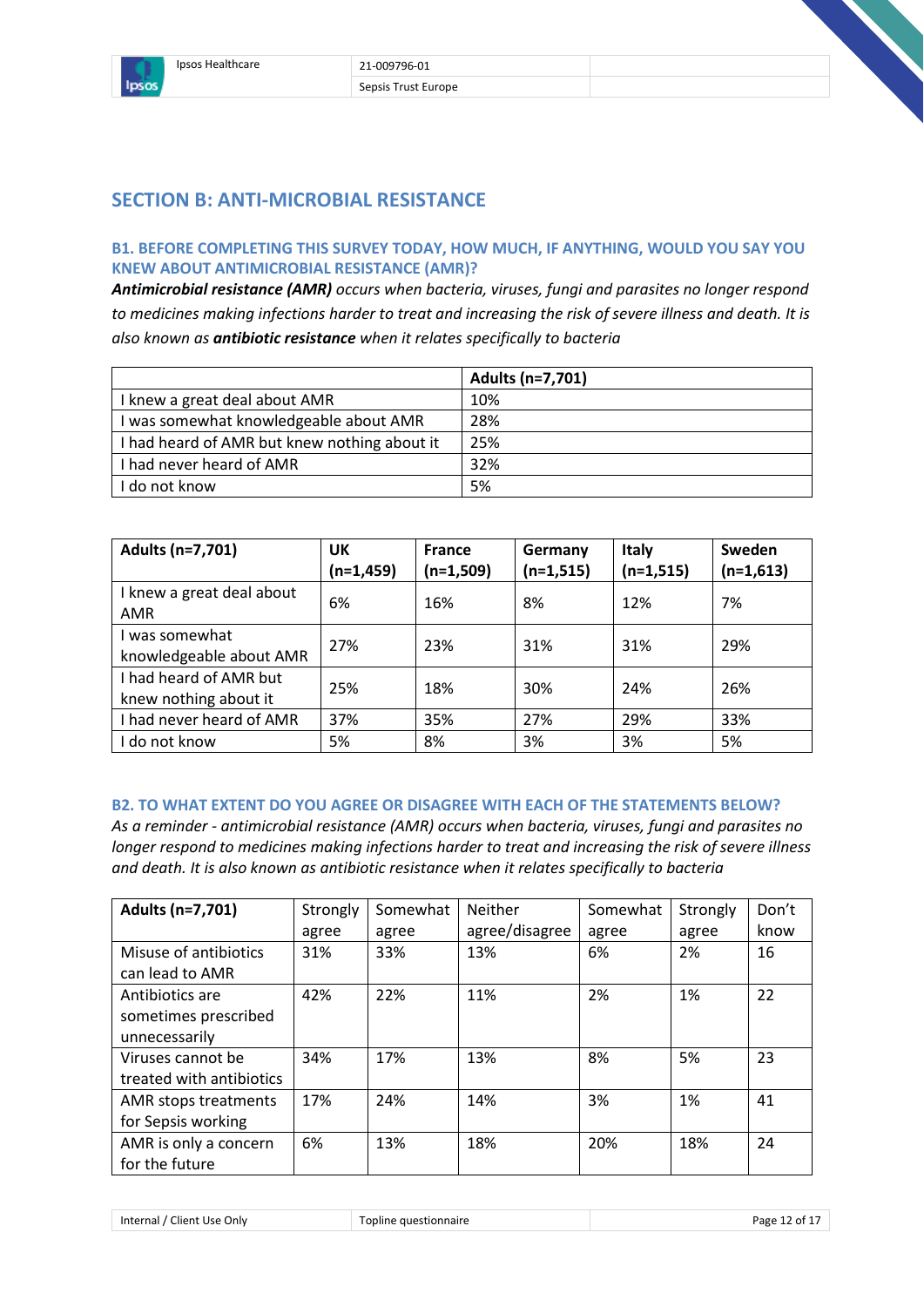

| I can personally help    | 13% | 25% | 21% | 6%  | 3%  | 32  |
|--------------------------|-----|-----|-----|-----|-----|-----|
| with the fight against   |     |     |     |     |     |     |
| AMR                      |     |     |     |     |     |     |
| AMR directly impacts     | 7%  | 12% | 21% | 14% | 18% | 28  |
| friends/family           |     |     |     |     |     |     |
| AMR directly impacts     | 7%  | 11% | 21% | 16% | 21% | 24  |
| me                       |     |     |     |     |     |     |
| My country's health      | 11% | 25% | 21% | 8%  | 3%  | 33% |
| system is doing all it   |     |     |     |     |     |     |
| can to tackle AMR        |     |     |     |     |     |     |
| The pharmaceutical       | 11% | 24% | 20% | 8%  | 3%  | 34% |
| industry is doing all it |     |     |     |     |     |     |
| can to tackle AMR        |     |     |     |     |     |     |

| Adults (n=7,701)<br>T <sub>2</sub> B                               | <b>UK</b><br>$(n=1,459)$ | <b>France</b><br>$(n=1,509)$ | Germany<br>$(n=1,515)$ | <b>Italy</b><br>$(n=1,515)$ | Sweden<br>$(n=1,613)$ |
|--------------------------------------------------------------------|--------------------------|------------------------------|------------------------|-----------------------------|-----------------------|
| Misuse of antibiotics<br>can lead to AMR                           | 66%                      | 51%                          | 72%                    | 68%                         | 65%                   |
| Antibiotics are<br>sometimes prescribed<br>unnecessarily           | 65%                      | 64%                          | 67%                    | 62%                         | 62%                   |
| Viruses cannot be<br>treated with antibiotics                      | 56%                      | 46%                          | 54%                    | 44%                         | 56%                   |
| AMR stops treatments<br>for Sepsis working                         | 39%                      | 35%                          | 64%                    | 39%                         | 30%                   |
| AMR is only a concern<br>for the future                            | 13%                      | 24%                          | 29%                    | 22%                         | 10%                   |
| I can personally help<br>with the fight against<br><b>AMR</b>      | 37%                      | 33%                          | 48%                    | 35%                         | 36%                   |
| AMR directly impacts<br>friends/ family                            | 26%                      | 10%                          | 13%                    | 20%                         | 24%                   |
| AMR directly impacts<br>me                                         | 26%                      | 12%                          | 12%                    | 19%                         | 24%                   |
| My country's health<br>system is doing all it can<br>to tackle AMR | 33%                      | 40%                          | 34%                    | 31%                         | 42%                   |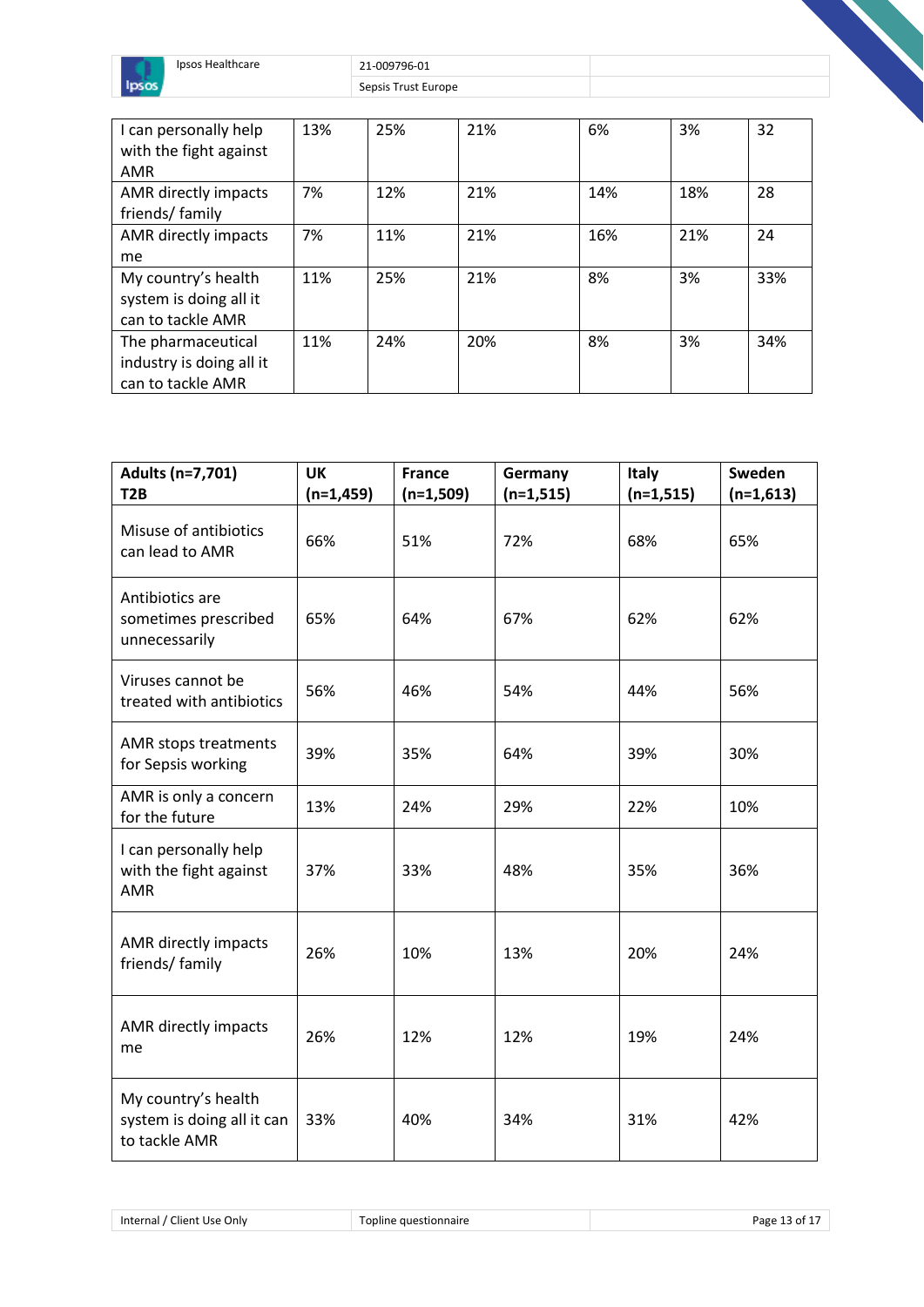

| The pharmaceutical<br>industry is doing all it<br>can to tackle AMR | 32% | 34% | 37% | 33% | 36% |
|---------------------------------------------------------------------|-----|-----|-----|-----|-----|
|---------------------------------------------------------------------|-----|-----|-----|-----|-----|

# **SECTION C: DIAGNOSTIC TESTS**

#### **C1. BEFORE COMPLETING THIS SURVEY TODAY, HOW MUCH, IF ANYTHING, WOULD YOU SAY YOU KNEW ABOUT THIS TYPE OF DIAGNOSTIC TESTS?**

*There are diagnostic tests that allow for the identification of the specific pathogens causing an infection and for identifying the best therapeutic options to treat them (eg antibiotics, antivirals, antifungals, etc).*

|                                           | Adults (n=7,701) |
|-------------------------------------------|------------------|
| I was very knowledgeable about diagnostic | 7%               |
| tests                                     |                  |
| I was somewhat knowledgeable about        | 20%              |
| diagnostic tests                          |                  |
| I had heard of diagnostic tests but knew  | 29%              |
| nothing about it                          |                  |
| I had never heard of diagnostic tests     | 40%              |
| I do not know                             | 4%               |

| Adults (n=7,701)                                                | <b>UK</b><br>(n=1,459) | <b>France</b><br>(n=1,509) | Germany<br>$(n=1,515)$ | Italy<br>$(n=1,515)$ | Sweden<br>$(n=1,613)$ |
|-----------------------------------------------------------------|------------------------|----------------------------|------------------------|----------------------|-----------------------|
| I was very knowledgeable<br>about diagnostic tests              | 5%                     | 7%                         | 6%                     | 12%                  | 5%                    |
| I was somewhat<br>knowledgeable about<br>diagnostic tests       | 20%                    | 16%                        | 16%                    | 29%                  | 17%                   |
| I had heard of diagnostic<br>tests but knew nothing<br>about it | 32%                    | 24%                        | 35%                    | 27%                  | 29%                   |
| I had never heard of<br>diagnostic tests                        | 40%                    | 47%                        | 41%                    | 28%                  | 42%                   |
| I do not know                                                   | 3%                     | 6%                         | 2%                     | 4%                   | 6%                    |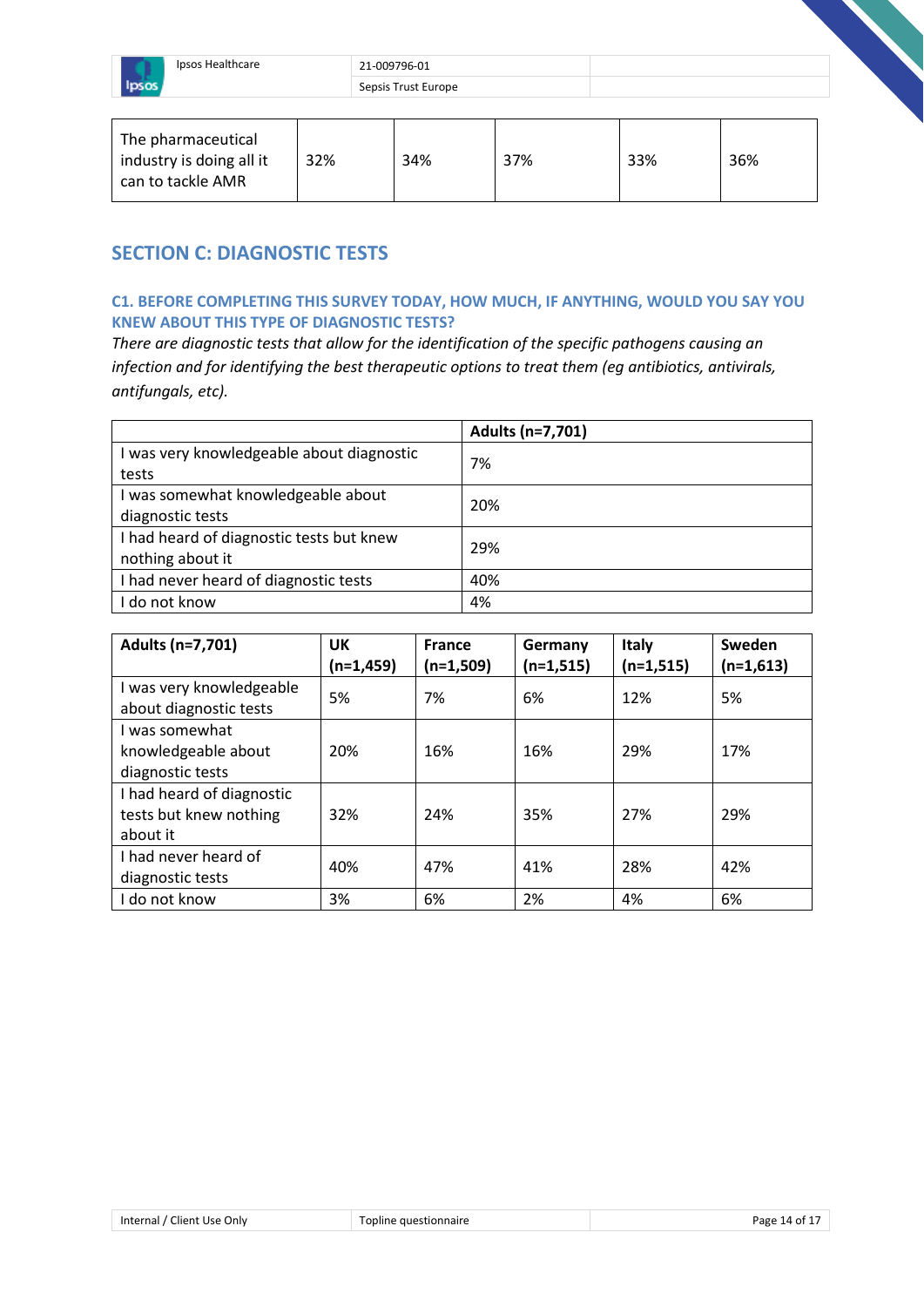# **C2. TO WHAT EXTENT, IF AT ALL, HAS THE COVID-19 PANDEMIC CHANGED YOUR VIEW ON THE IMPORTANCE OF THIS TYPE OF DIAGNOSTIC TESTS IN THE APPROPRIATE MANAGEMENT OF INFECTIOUS DISEASES?**

*As a reminder – there are diagnostic tests that allow for the identification of the specific pathogens causing an infection and for identifying the best therapeutic options to treat them (eg antibiotics, antivirals, antifungals, etc).*

|                                                 | Those aware of diagnostic tests (4,319) |  |
|-------------------------------------------------|-----------------------------------------|--|
| I now think these tests are much more           | 37%                                     |  |
| important                                       |                                         |  |
| I now think these tests are slightly more       | 26%                                     |  |
| important                                       |                                         |  |
| My view on the importance of these tests has    | 32%                                     |  |
| not changed                                     |                                         |  |
| I now think these tests are slightly less       | 1%                                      |  |
| important                                       |                                         |  |
| I now think these tests are much less important | 1%                                      |  |
| Don't know                                      | 3%                                      |  |

| Those aware of diagnostic<br>tests (4,319)                     | <b>UK</b><br>$(n=858)$ | <b>France</b><br>$(n=714)$ | Germany<br>$(n=856)$ | Italy<br>$(n=1,045)$ | Sweden<br>$(n=846)$ |
|----------------------------------------------------------------|------------------------|----------------------------|----------------------|----------------------|---------------------|
| I now think these tests are<br>much more important             | 41%                    | 28%                        | 36%                  | 41%                  | 34%                 |
| I now think these tests are<br>slightly more important         | 24%                    | 31%                        | 25%                  | 24%                  | 29%                 |
| My view on the importance<br>of these tests has not<br>changed | 30%                    | 34%                        | 33%                  | 31%                  | 29%                 |
| I now think these tests are<br>slightly less important         | 1%                     | 1%                         | 2%                   | 1%                   | 2%                  |
| I now think these tests are<br>much less important             | 1%                     | 1%                         | 2%                   |                      | 1%                  |
| Don't know                                                     | 2%                     | 4%                         | 2%                   | 3%                   | 5%                  |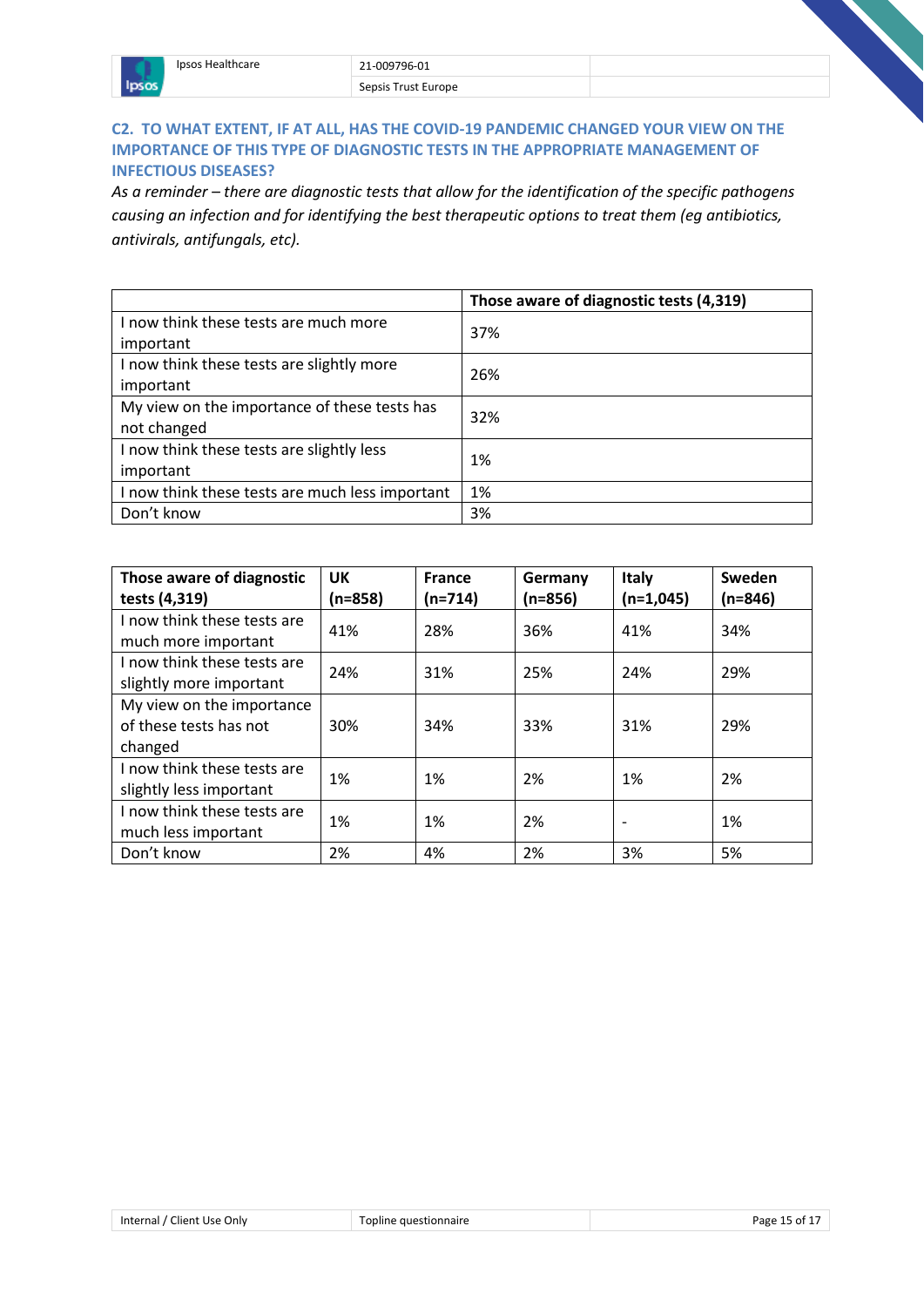# **C3. BELOW IS A LIST OF ACTIONS THAT NATIONAL HEALTH SYSTEMS, DRUG MANUFACTURERS, DIAGNOSTICS MANUFACTURERS AND VACCINE MANUFACTURERS COULD TAKE TO IMPROVE THE MANAGEMENT OF SEPSIS AND THE PROBLEM OF ANTIMICROBIAL RESISTANCE. TO WHAT EXTENT DO YOU AGREE OR DISAGREE WITH THE FOLLOWING STATEMENTS:**

*As a reminder - antimicrobial resistance (AMR) occurs when bacteria, viruses, fungi and parasites no longer respond to medicines making infections harder to treat and increasing the risk of severe illness and death. It is also known as antibiotic resistance when it relates specifically to bacteria*

| Adults (n=7,701)                 | Strongly | Somewhat | Neither        | Somewhat | Strongly | Don't |
|----------------------------------|----------|----------|----------------|----------|----------|-------|
|                                  | agree    | agree    | agree/disagree | agree    | agree    | know  |
| Introduce better infection       | 49%      | 28%%     | 9%             | 2%       | 1%       | 11%   |
| prevention and control           |          |          |                |          |          |       |
| practices in hospitals that can  |          |          |                |          |          |       |
| reduce infections that can lead  |          |          |                |          |          |       |
| to Sepsis                        |          |          |                |          |          |       |
| Better access to easy-to-        | 43%      | 33%      | 11%            | 2%       | 1%       | 10%   |
| understand information about     |          |          |                |          |          |       |
| antimicrobial resistance         |          |          |                |          |          |       |
| Better access to easy-to-        | 42%      | 33%      | 11%            | 2%       | 1%       | 11%   |
| understand information about     |          |          |                |          |          |       |
| Sepsis                           |          |          |                |          |          |       |
| Faster diagnostic tools that can | 47%      | 29%      | 10%            | 2%       | 1%       | 12%   |
| be used to select the most       |          |          |                |          |          |       |
| appropriate antibiotic           |          |          |                |          |          |       |
| Faster diagnostic tools that can | 46%      | 29%      | 10%            | 2%       | 1%       | 12%   |
| be used to confirm Sepsis        |          |          |                |          |          |       |
| Better diagnostic tools to       | 44%      | 30%      | 10%            | 2%       | 1%       | 14%   |
| predict whether the selected     |          |          |                |          |          |       |
| antibiotic will treat Sepsis     |          |          |                |          |          |       |
| More education for the general   | 52%      | 28%      | 9%             | 2%       | 1%       | 9%    |
| public on the appropriate use    |          |          |                |          |          |       |
| of antibiotics                   |          |          |                |          |          |       |
| More education for the general   | 48%      | 32%      | 9%             | 2%       | 1%       | 9%    |
| public on infection prevention   |          |          |                |          |          |       |
| More education for the general   | 47%      | 32%      | 9%             | 2%       | 1%       | 10%   |
| public on early Sepsis           |          |          |                |          |          |       |
| symptoms                         |          |          |                |          |          |       |
| More education for the general   | 45%      | 33%      | 10%            | 2%       | 1%       | 9%    |
| public on infection treatment    |          |          |                |          |          |       |
| More education on what I can     | 44%      | 32%      | 11%            | 2%       | 1%       | 10%   |
| personally do to help prevent    |          |          |                |          |          |       |
| infection                        |          |          |                |          |          |       |